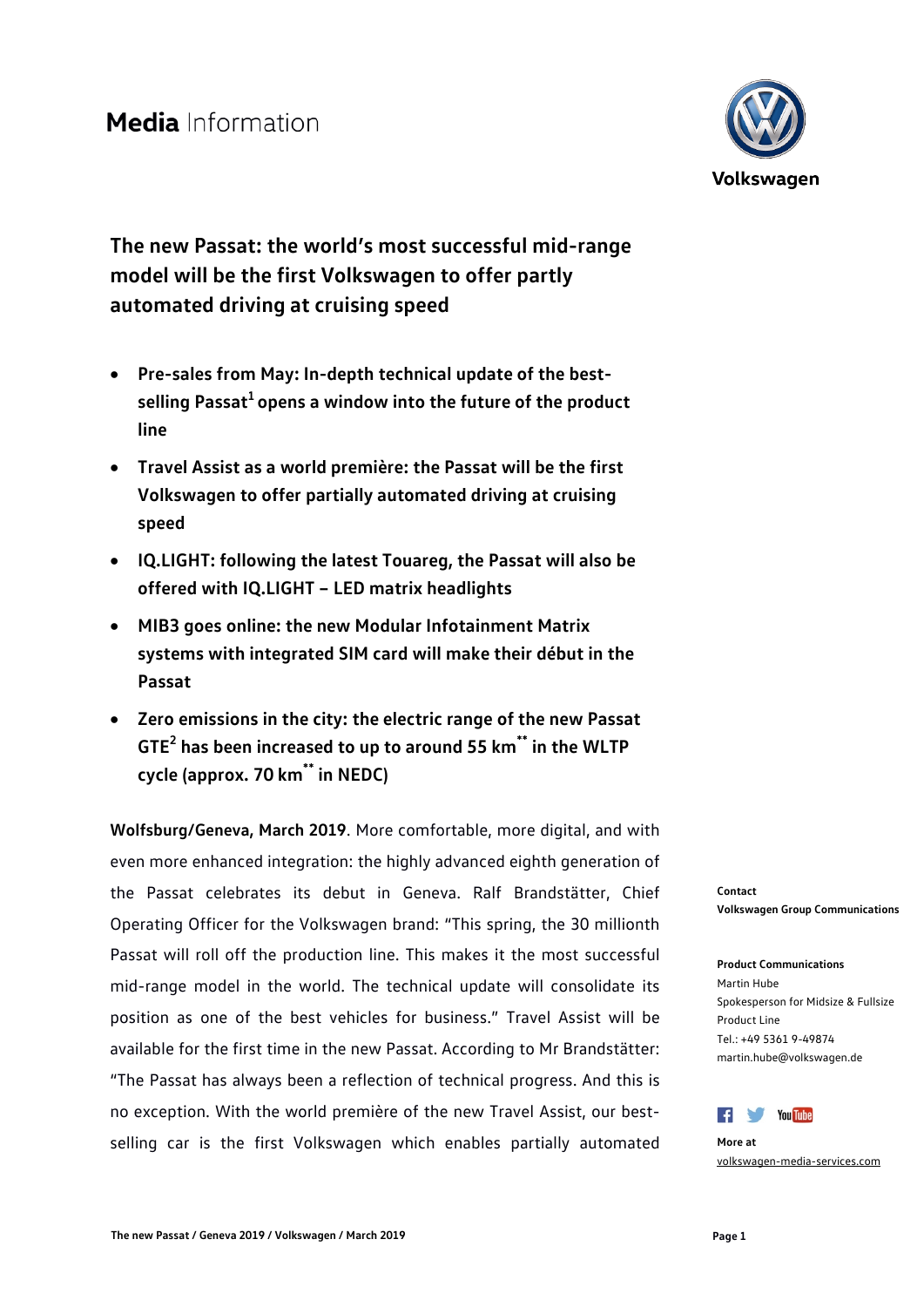

motion across nearly the entire speed range – a true milestone on the path to autonomous driving."

Travel Assist is activated from the multifunction steering wheel at the touch of a button. The driver must constantly monitor the system for legal and safety-related reasons. To ensure this, Travel Assist (which is active between 0 and 210 km/h) checks whether the driver has hands on the steering wheel. This is more convenient in the new Passat than ever before, as a direct result of the first capacitive steering wheel from Volkswagen. This detects touch by the driver, providing an interactive interface to systems such as Travel Assist. A single touch of the wheel is all it takes. The capacitive surface then detects that the driver is still in control of the car (previously, the driver had to move the steering wheel slightly). Warning signals (visual, acoustic, and brake movement) will alert the driver if they take their hands off the wheel for longer than ten seconds. If the driver does not react, Emergency Assist will automatically brake the Passat, bringing it to a stop.

A whole range of assist systems are available for the new Passat. Emergency Steering Assist, which increases safety in evasive manoeuvres by means of braking intervention, also celebrates its debut in the Passat. The latest generation of adaptive cruise control, ACC, incorporates predictive cruise control. Previously used purely for distance control, ACC now reacts to speed limits, localities, bends, roundabouts, and junctions by appropriately adjusting the car's speed. If the Passat is fitted with DSG, ACC becomes a traffic jam and stop-and-go assistant, as the vehicle then moves off again automatically.

A new multifunction camera perfects the Lane Assist guidance feature (now detects grass areas in addition to lane boundaries). These include the lane change system Side Assist plus Rear Traffic Alert, the emergency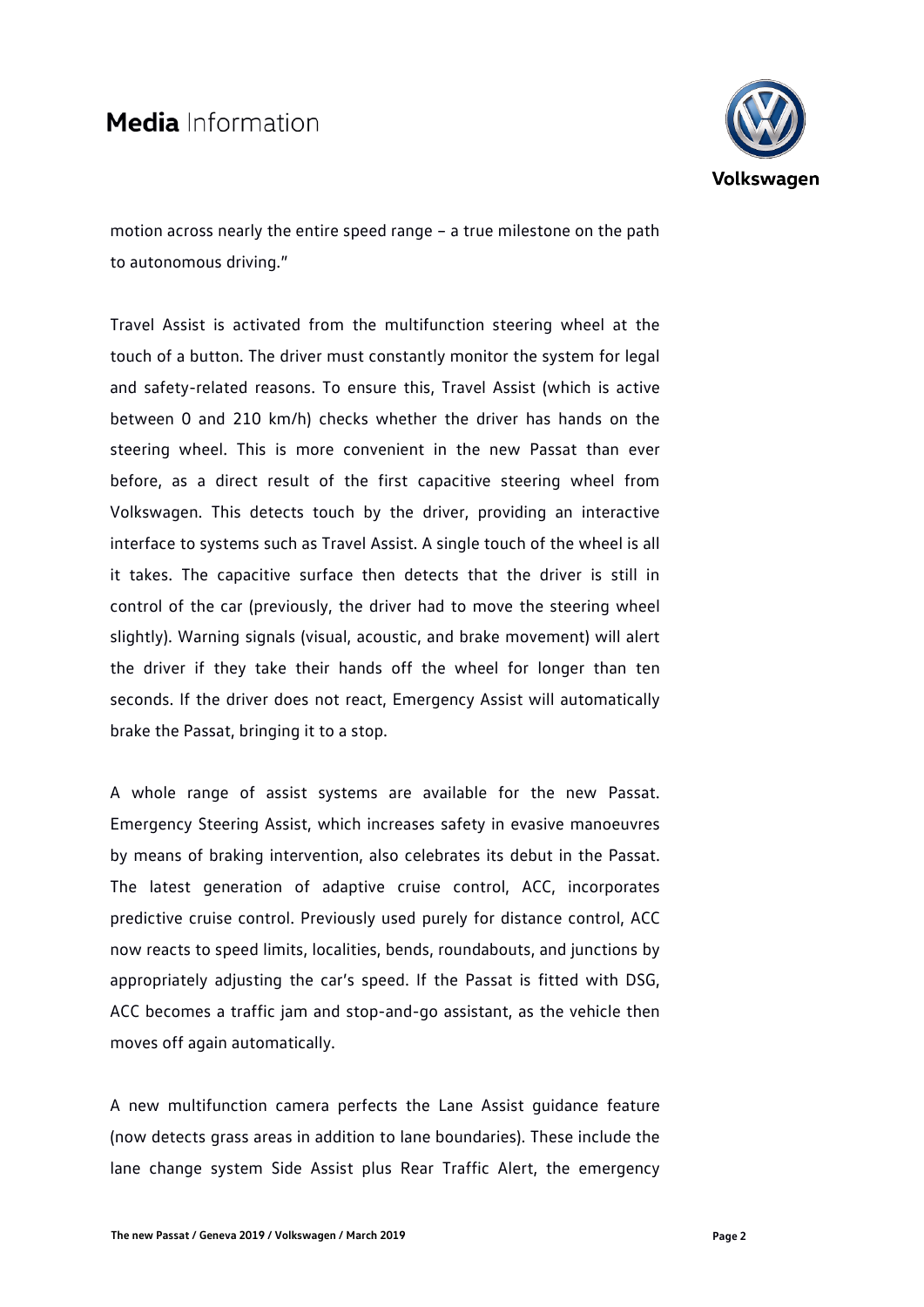

braking system Front Assist with Pedestrian Monitoring, the trailer manoeuvring system Trailer Assist, and the Park Assist parking system. Volkswagen has considerably enhanced the electromechanical brake servo (eBKV). The system is now standard on board the entire model series, enabling the brakes to respond even more quickly, and resulting in impressive enhancements to assisted driving. Adaptive Cruise Control reacts more comfortably, as braking interventions can be controlled more precisely. In conjunction with Front Assist together with Pedestrian Monitoring, the braking distance can be shortened considerably within system limits. These technologies are now grouped under IQ.DRIVE, the new umbrella brand for Volkswagen driver assist systems that pave the way toward assisted driving. Along with its assist systems, the Passat represents the most advanced version of IQ.DRIVE yet seen.

### **Reworked exterior and new lighting design**

The front and rear bumpers, radiator grille and Passat logo, now located centrally at the rear, have all been redesigned. In addition, new LED headlights, LED daytime running lights, LED fog lights, and LED tail light clusters ensure a distinctive light design.

Benefits of the IQ.LIGHT – LED matrix headlights include interactive light control, making night driving safer and easier. Two LED projection systems provide dipped and main beam lighting. The turn signal, daytime running light, and side light are also realised with LEDs. The LEDs on the turn signal with their "wipe" effect are arranged as a narrow horizontal stripe at the top within the headlight. These act as daytime running lights when the turn signal is not in use. The LEDs in the daytime running light also form the side light when dimmed.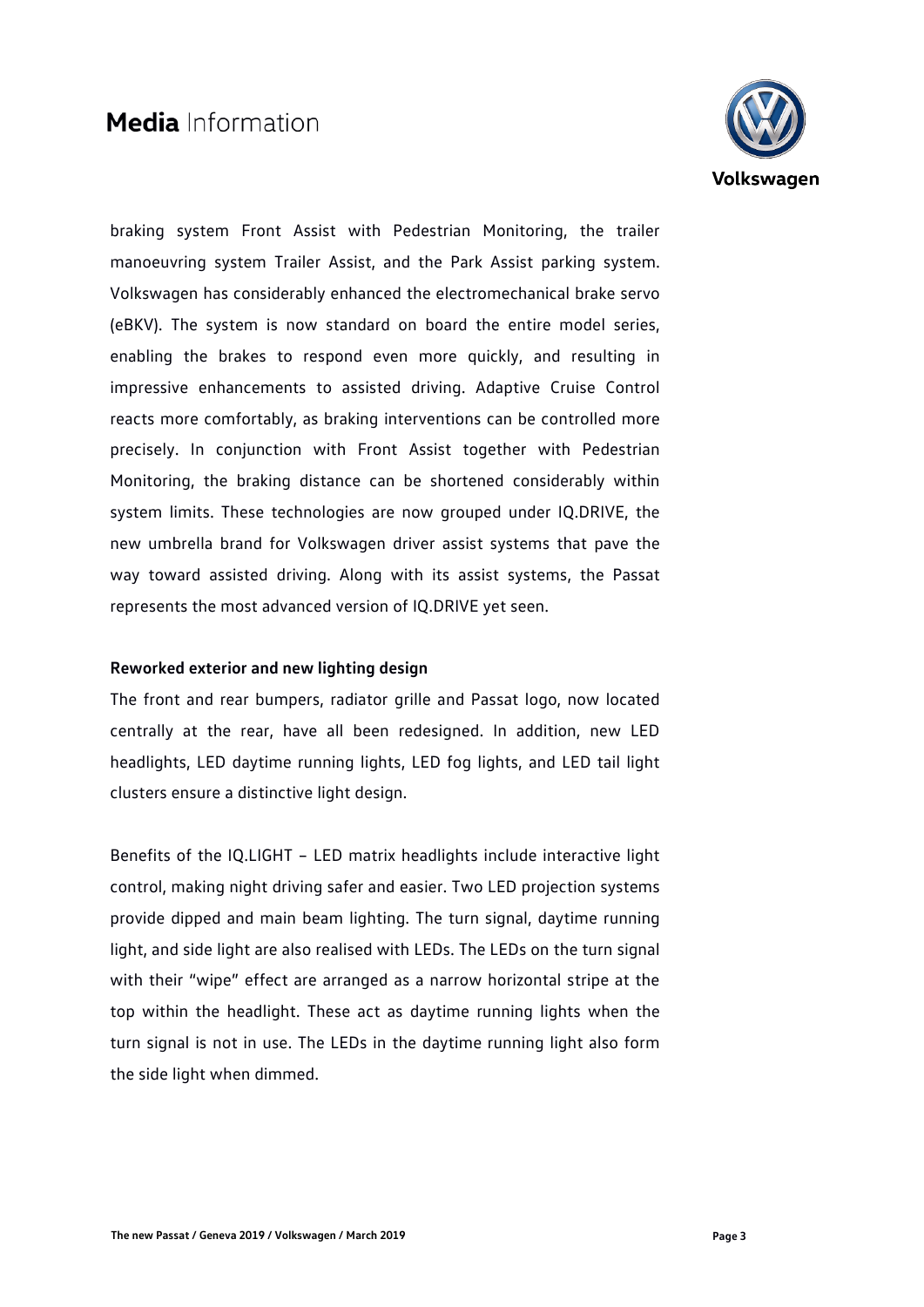

The driver switches on the automatic daytime headlights using Dynamic Light Assist. The Passat itself deals with everything else: dimming, main beam activation, city lighting, motorway light. Automatically.

LEDs are the preferred light source even in the basic variants. The dipped beam and main beam as well as the daytime running lights and side lights are implemented using daylight white LEDs in the standard headlight. In addition, the combined fog and cornering light in the bumper optimises visibility using LED technology. The tail light clusters at the rear are equipped exclusively with LEDs. The LED tail lights are also fitted with a turn signal wipe function in the top-of-the-range model.

# **Appealing interior**

The Passat's interior boasts new trim finishes and fabrics, redesigned door trims, a new trim colour, new instruments and a new steering wheel. There is a stylish backlit Passat logo in the dash panel instead of an analogue clock. The centre console tops off a large, open storage compartment with an optional inductive interface for smartphones and adjacent USB-C connection. New Digital Cockpit: three different configurations of the 11.7-inch display can now be customised at the touch of a button on the new multifunction steering wheel, and the display produces even sharper contrast. Top-quality sound: Danish hi-fi specialist Dynaudio has carefully adapted the 700-watt sound system to fit the interior perfectly, and to create the best quality sound yet in a Passat.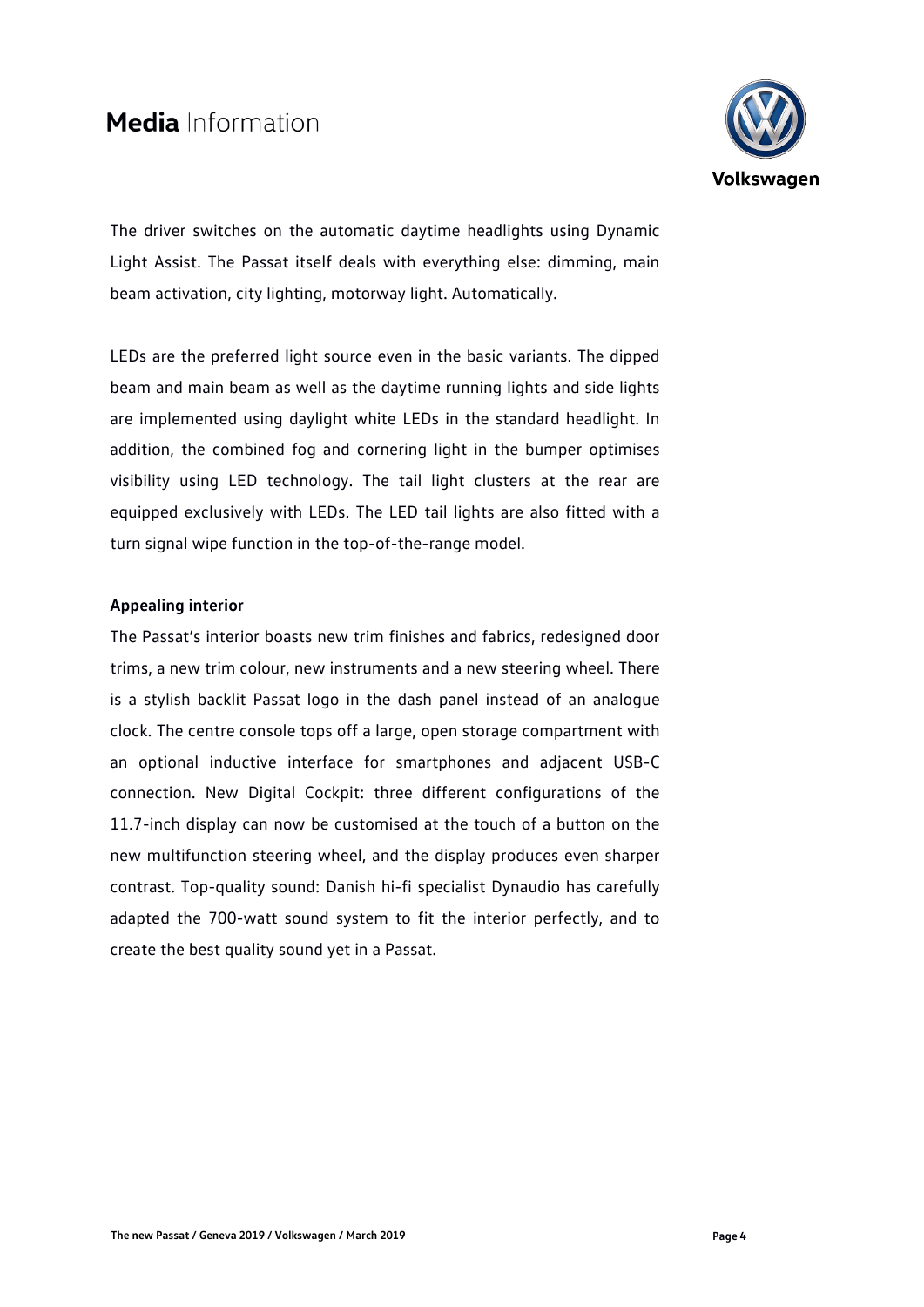

## **Always online**

Volkswagen provides expansive digitalisation with respect to operation and information in the new Passat. Compatible Samsung smartphones become a mobile key for opening and starting the Passat. Volkswagen App Connect – the interface for integrating smartphone apps – offers wireless integration of iPhone apps for the first time at Volkswagen, meaning the Passat can be left permanently online.

As well as improved navigation-related services with real-time information, this encompasses new technologies and offerings, music streaming services, Internet radio, natural voice control enriched with online content, seamless use of online services provided by Volkswagen We, and future cloud-based portable vehicle settings. radio.net now allows drivers and passengers to enjoy online radio stations in addition to FM, AM, and DAB stations from around the world. Passengers can also connect their smartphone, tablet, e-book reader, or similar devices to the Internet via a Wi-Fi hotspot. Natural voice control is also available in the Passat thanks to the online connection. "Hello Volkswagen" – that's all the driver needs to say to wake up the Passat to respond to commands. All key navigation, phone, and radio functions can be voice-controlled. For example, simply say, "I want to go to Jungfernstieg in Hamburg," to activate the navigation system. Another very useful feature is the ability to dictate text messages – the Infotainment system even reads out any messages received.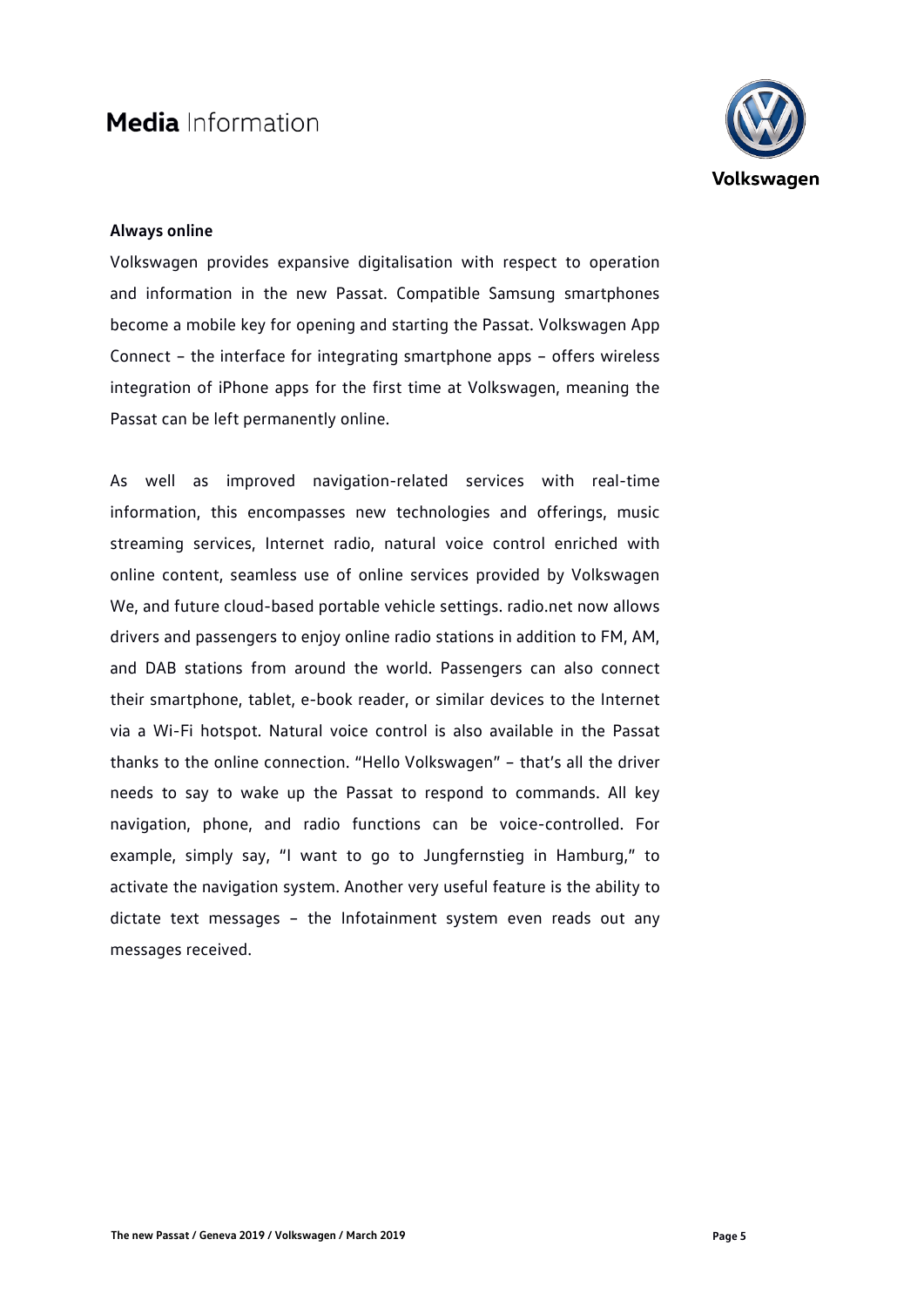

## **Volkswagen We**

This digital platform also bundles mobility services from external partners. Volkswagen creates space for new concepts such as We Park (cashless parking), and We Deliver (car access-based services – providing access to the vehicle for service partners).

#### **Zero emissions in the city**

The new Passat GTE is equipped with an even larger battery, with an energy content increased from 9.9 kWh to 13.0 kWh – an increase of 31 per cent. The pure electric range was thus extended correspondingly. It is now capable of covering up to approximately 55 km<sup>\*\*</sup> in the new WLTP cycle, corresponding to around 70 km<sup>\*\*</sup> in accordance with the NEDC. In addition, a new operating mode configuration has made it much easier to reserve sufficient battery capacity for city destinations. As before, the Passat GTE can be temporarily used as a zero emission vehicle and is not currently liable for road tolls in major cities such as London. At the same time, the combination of the electric motor and turbocharged engine (160 kW / 218 PS system power) means the Passat GTE provides the benefits of a comfortable, safe long-distance vehicle. The Passat GTE already complies with limits set out in the Euro 6d emissions standard, which applies to new vehicles from 2021.

## **Charging via the electricity grid**

The Passat  $GTE<sup>2</sup>$  is equipped with a 3.6 kW battery charger. When connected to a conventional electrical grid with 230 volts / 2.3 kW, the battery – if completely empty – will be fully charged within six hours and 15 minutes. The charging time falls to four hours with a wall box or a charging station with 360 volts / 3.6 kW.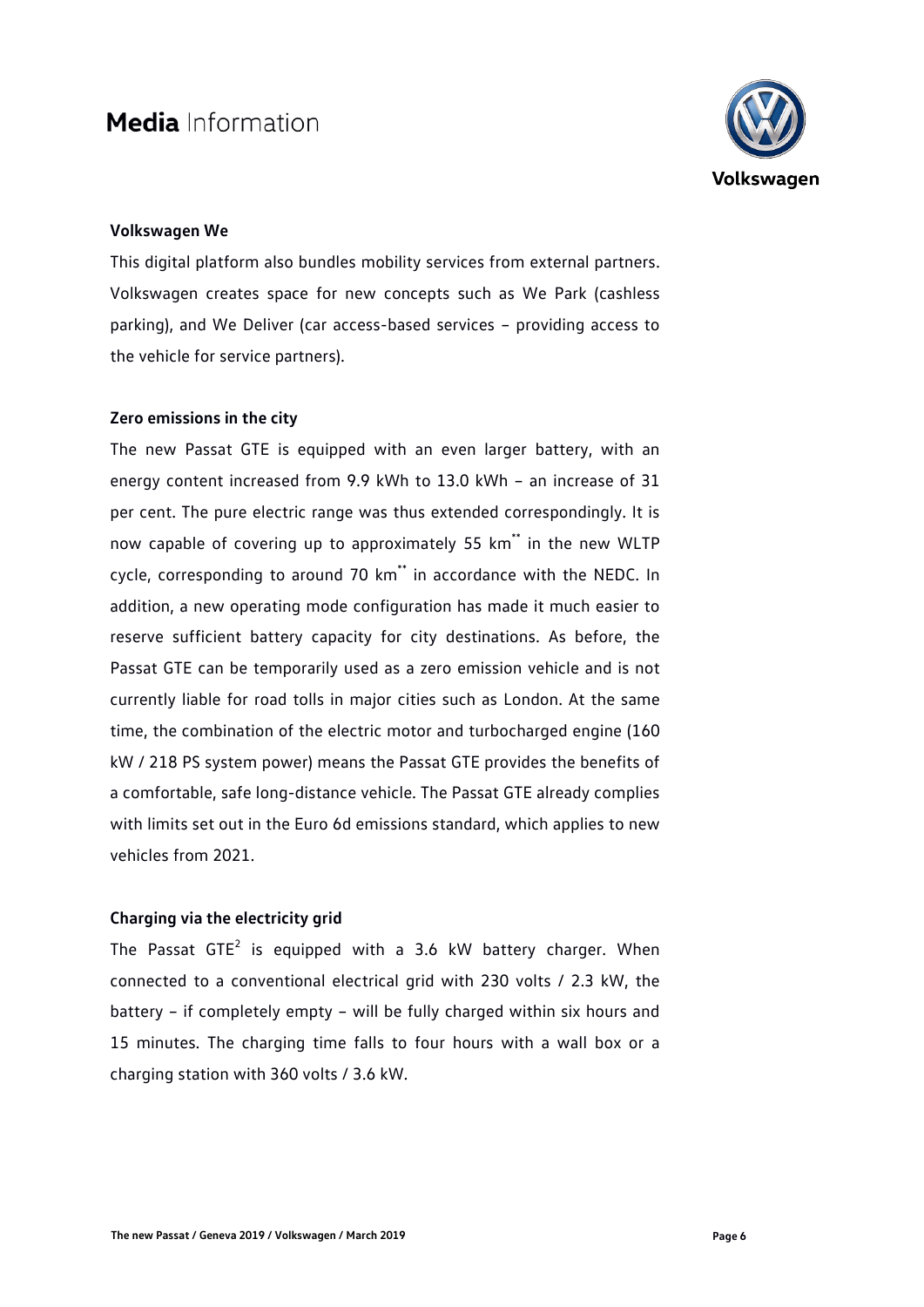

## **Particulate filter as standard**

The new 2.0 TDI Evo is the forerunner of a new generation of diesel engines – a highly efficient turbo diesel engine with an output of 110 kW / 150 PS that produces 10 g/km\*\* less  $CO<sup>2</sup>$  than the equivalent engine in its predecessor. The spectrum of drives also includes three petrol engines (TSI\*\*\*) with 110 kW / 150 PS, 140 kW / 190 PS, and 200 kW / 272 PS as well as three diesel engines (TDI\*\*\*\*). The latter deliver 88 kW / 120 PS, 140 kW / 190 PS, and 176 kW / 240 PS respectively. All TSI and TDI units fulfil the requirements of the Euro 6d-TEMP emission standard. Whether a petrol or diesel engine, all new Passat are equipped with a particulate filter.

#### **Low operating costs**

With high-production-volume engines, the Passat is one of the most economical mid-range models in terms of Cost of Ownership (CoO). Take the Passat 2.0 TDI SCR with 110 kW / 150 PS as an example: its COO amounts to 17.3 ct/km – the best among its direct competitors.

### **New equipment structure**

The basic equipment has the designation "Passat", followed by "Business", with the highest level in future being referred to as "Elegance". Business and Elegance can be ordered with optional R-Line personalisation. The launch will also see the release of a sporty special-edition model limited to 2,000 units: the Passat R-Line Edition in an exclusive colour. The specialedition model will be available with one of the two most powerful engines (176-kW-TDI or 200-kW-TSI) and 4MOTION all-wheel drive as standard.

### **Passat Alltrack²**

The permanently all-wheel drive model version of the Passat Estate is a crossover between the Estate and SUV. The standard specification of the Passat Alltrack includes bumpers adapted for off-road driving with